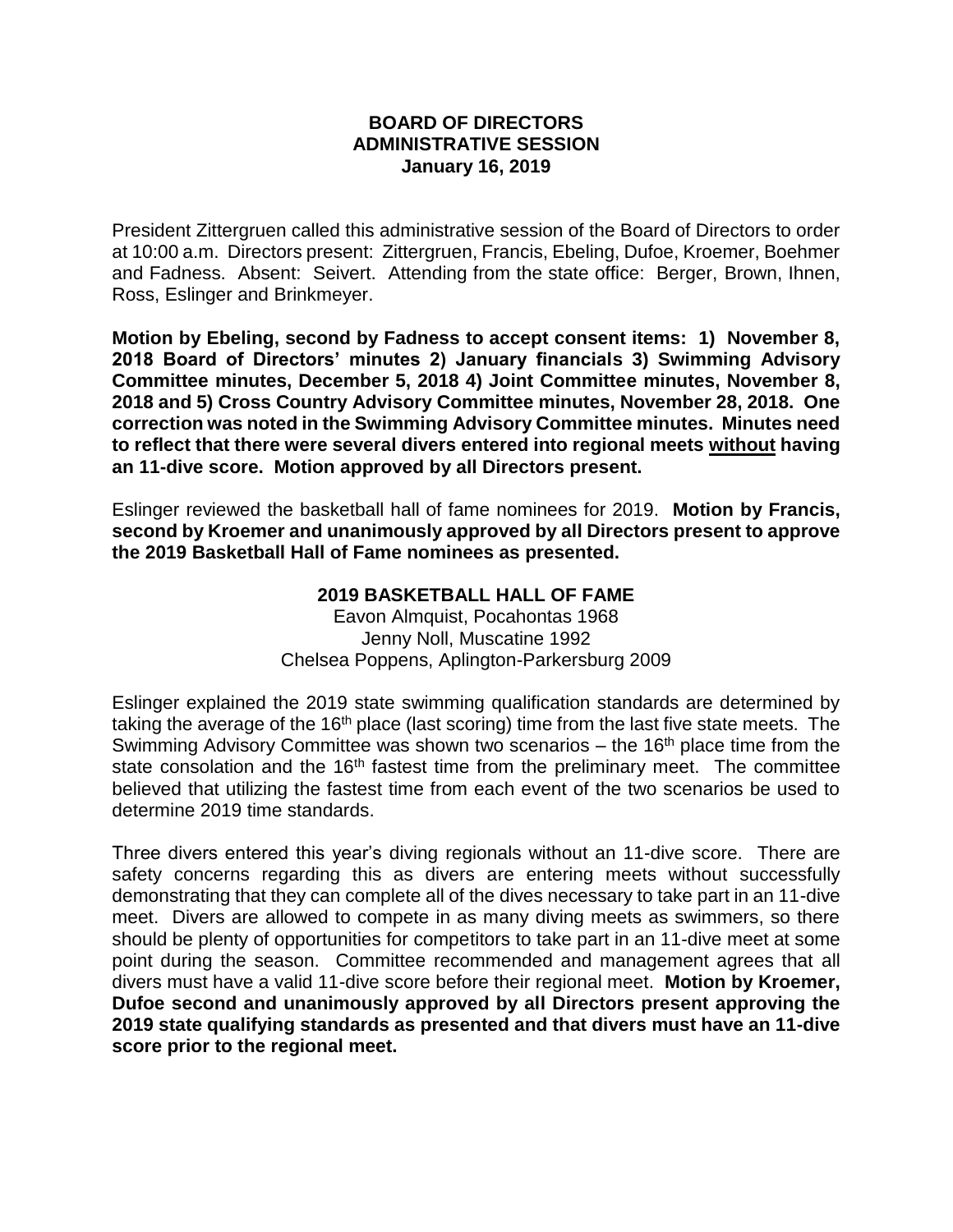Eslinger proposed Mike Mellecker, Iowa City West (boys' coach) and Xan Taylor, Johnston (girls' coach) be appointed to the Bowling Advisory Committee. Eslinger reminded Directors that the recommendation was before the Joint Committee in November for their approval. **Motion by Boehmer, Ebeling second and unanimously approved by all Directors present to accept the Bowling Advisory Committee appointments as presented.**

A basketball update was presented by Ross. Class 1A, 2A and 3A pairings will be released the week of January 21 and 4A and 5A the week of January 28. The Honor Team this year is Montezuma. Montezuma won the state championship 50 years ago. Chuck Brittain and observers throughout the state have been viewing games and narrowing down the officials that will be working the post-season including the state tournament. Feedback has been outstanding from the officials.

All four of the officials' coordinators (Tim Keating, Cathy Creighton, Chuck Brittain and Jim Albertson) recently met with Berger, Ross and Brinkmeyer to discuss challenges, commonalities and ideas in relation to officiating. The contract with Arbiter ends June 30 and it will not be renewed. The IGHSAU will be utilizing rSchool going forward. Brittain has been working with the staff at rSchool. Some of the pros and cons discussed by the group included 1) cost to assignors, schools are using rSchool for scheduling and additional features already 2) changes in schedules immediately available to officials, schools, and assignors 3) payment to officials 4) the staff at rSchool is very willing to accommodate the IGHSAU's needs and wants. The desire is to make the process much more effective for officials, schools and assignors. The assignors also talked about common methods of training the evaluators for evaluating officials in the different sports. A pre-game conference format that officials use in South Dakota was discussed by coordinators. These items are important for all parties to know in advance to the game being played (administrator, medical personnel available and the emergency program in place.) The staff is of the opinion that this would be important communication prepared in advance by the host school in the event of issues arising. Continuing education – currently officials in all four sports are required to attend a clinic every three years to work in the post season. Coordinators and staff will be looking at additional ways to enhance the clinics and make them even more meaningful. The idea of an "All Sport Summit" was discussed by coordinators and staff.

2019 state-qualifying bowling sites were presented by Eslinger. State-qualifying meets are scheduled for February 13 with the state meet February 18, 19 and 20. The state meet will again be held at Cadillac Lanes in Waterloo.

Eslinger shared that he and staff members Tom Florian and Monte Wilson recently attend the NFHS Let's Connect Conference. This conference is for media, sports information and sports marketing staff members of state associations. Various topics were discussed. This was a great idea-sharing opportunity. Eslinger indicated throughout discussions he learned that the IGHSAU is going a lot of things well.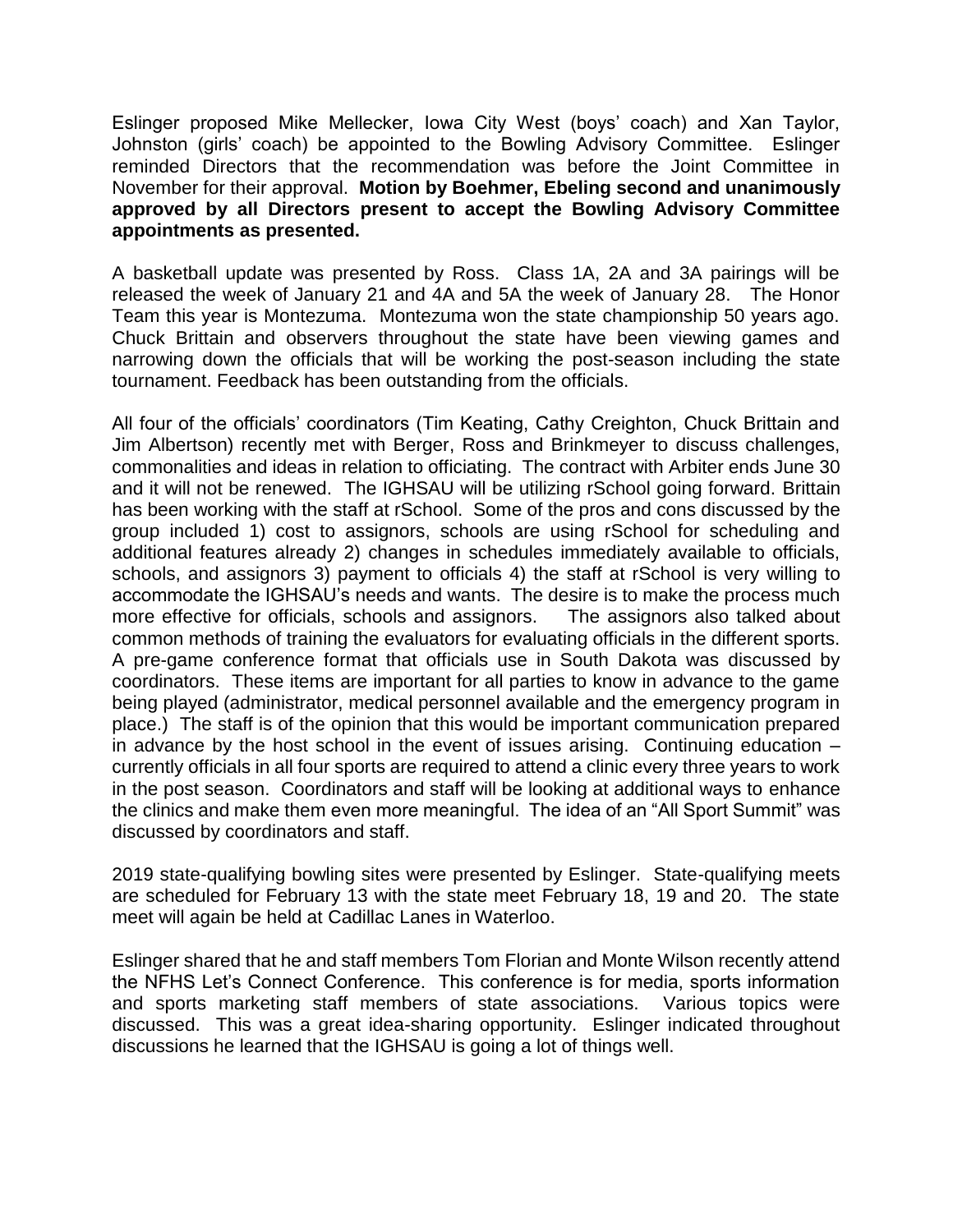This is the 100<sup>th</sup> Girls' State Basketball Tournament. There are a number of events planned in celebrating this milestone. They include finding and celebrating the oldest Iowa Girl to play in the state basketball tournament, and a panel discussion breakfast held at the Iowa Hall of Pride involving four hall of fame coaches. The theme of the panel discussion: "What I would tell my former self", 6 on 6 game (half-time of the 1A championship game), there will also be an Iowa Governor Proclamation and kiosk of memorabilia – old rule books, basketball, uniforms, etc. among others.

Berger shared with Directors a review of the Athletic Union's investment portfolio. She is considering investing additional funds. Ebeling suggested she speak with different institutions to see if they offer a higher rate of return than what the Athletic Union is currently receiving. The gains could be used by increasing the supplement amount provided state qualifying schools for travel, meals, lodging, etc. Discussion ensued.

In response to the request from Senate Education Subcommittee, the four activity organization executive directors met in consultation with the Iowa Department of Education to address the scholarship rule and double jeopardy. The four activity organizations believe students should serve only one ineligibility, not multiple periods for different activities. The four executive directors will meet with the Senate Education Subcommittee and share that the majority of schools, when asked, support eliminating the current academic eligibility rules for Music and Speech activities and encourage the membership to adopt local policies that properly address the issue so that only a single period of ineligibility is served. It is the four executive directors' belief that schools already have policies in place to address academic eligibility in all other activities. They will recommend to the Senate Education Subcommittee that Music and Speech get absorbed into local policies and latitude be given to member schools so that a student only has to serve a single period of ineligibility. Discussion ensued

Brown informed Directors that during the NFHS summer conference, the four activity organization boards will meet to review AD Hoc Committee's recommendation and the next steps. The meeting is scheduled for Monday, July 1 at 1:30 p.m.

The date of the June annual meeting has been changed. The meeting will now take place on Wednesday, June 12. The time and location remain the same.

Berger reviewed the state swimming and state volleyball evaluation results. Questionnaires were provided coaches and participants following the respective championships. Overall, feedback was very positive.

Berger shared with Directors that the Iowa Hall of Pride would like to partner with the IGHSAU in redesigning the volleyball display at the IHOP. Executive Director Taylor Anderson has requested a five-year sponsorship of \$50,000 with payment options of a one-time payment or a multi-year pledge. Berger was asked to gather additional information and a year-by-year installment plan to share with Directors at a forthcoming administrative session.